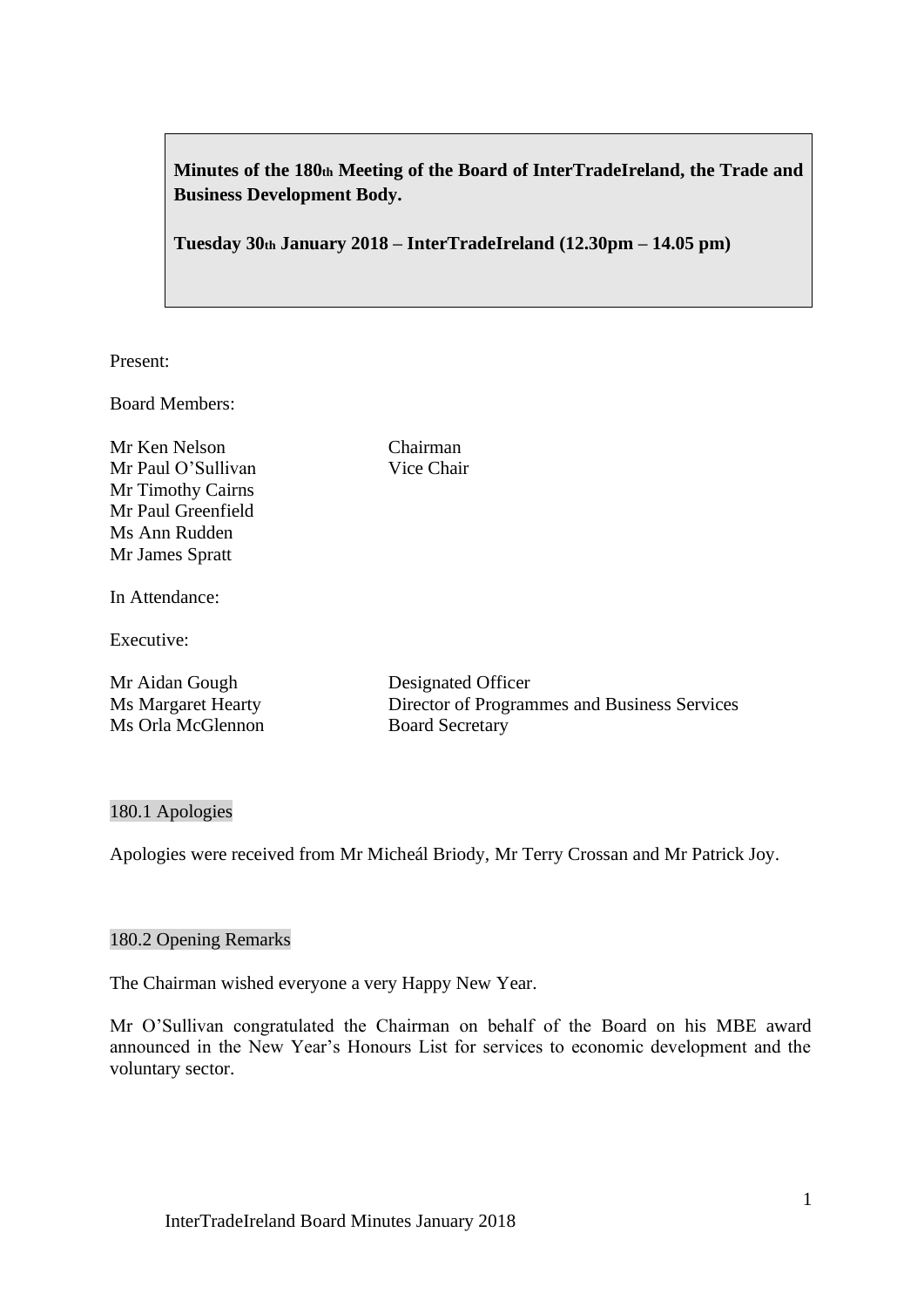### 180.3 Conflict of Interest

The Chairman asked members to declare any conflicts of interest relating to today's agenda. The Chairman declared a potential conflict of interest arising from his position as CEO of LEDCOM, which is a member organisation of Enterprise Northern Ireland and is involved in the delivery of the Co-Innovate programme. Mr Greenfield declared a potential conflict of interest arising from his position as a member of the Peace IV Working Group and as Board member of East Border Region Ltd, which is involved in the delivery of the Co-Innovate programme. Ms Ann Rudden declared a potential conflict of interest arising from her position as founder and MD of Áine Hand Made Chocolate who are participants on the Co-Innovate programme.

No other conflicts were declared.

# 180.4 Matters Arising

Mr Gough reported that all matters arising from the November 2017 Board meeting had been completed or were due for review at a future Board meeting.

# 180.5 Chairman's Business

The Chairman thanked Board members for their responses and feedback to the communication he had sent regarding the possibility of reducing the quorum until all outstanding Board appointments have been filled. He reported that the meeting today was not quorate as there were only six Board members in attendance. Mr Gough reported that advice had been sought from the NSMC but they had advised that a quorum of 7 Board members would be required to approve a reduction to the quorum. The Board discussed the matter at length and it was agreed that the meeting should proceed but any agenda items requiring a Board decision would be reconsidered and ratified at the next meeting when the Board was quorate. It was also agreed that the Chairman should write on behalf of the Board to officials in DfE and DBEI outlining their concerns regarding outstanding appointments to the Board and seek advice and approval on reducing the Board quorum. The matter would also be discussed at the next Departmental Oversight and Liaison meeting. The Board asked that the Chairman and Senior Leadership team should seek meetings with the DfE Permanent Secretary and the DBEI Secretary General. A note of congratulations on his appointment as DfE Permanent Secretary should be sent to Mr Noel Lavery on behalf of the Board.

Board members reviewed the current Board Sub-Committee membership. It was agreed that Mr Paul O'Sullivan would chair the Innovation Sub-Committee and Ms Ann Rudden would chair the Communications Sub-Committee. The Chairman advised that other vacant posts would be filled when new Board members are appointed. He also informed the Board that he would be willing to sit on Board Sub-Committees on an ad hoc basis if required.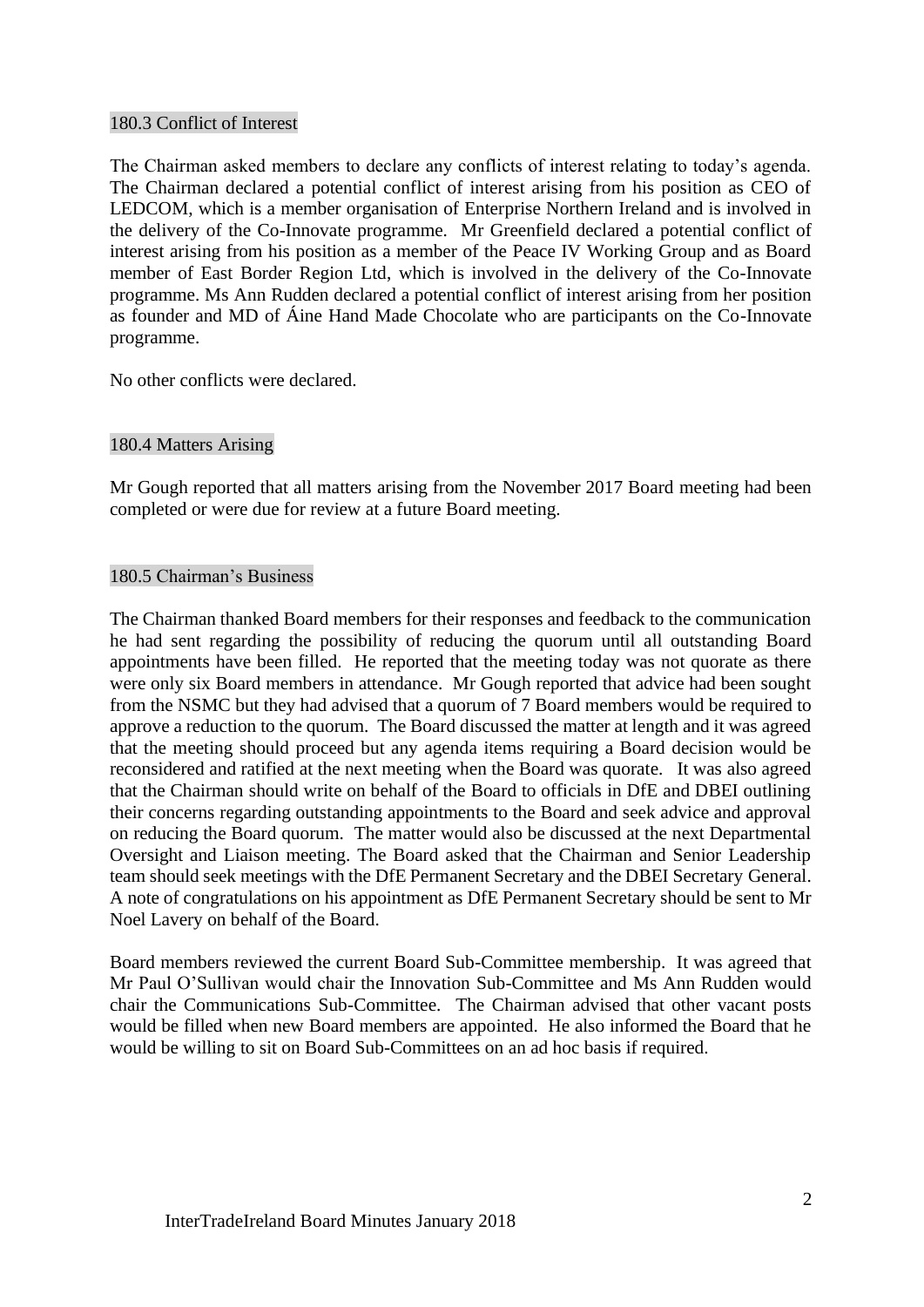# 180.6 Authorisation of the 28th November 2017 Board Minutes

The minutes of the 28th November 2017 Board meeting were agreed as a true record of the meeting however they will be reconsidered and approved by the Board and authorised by the Chairman at the next meeting when quorate.

# 180.7 Designated Officer Report

Mr Gough thanked Board members for approving the revised Acumen V budget by written procedure. This approval will be ratified at the next Board meeting when quorate. He informed the Board that the Department for the Economy Casework Committee had recently approved the next phase of the programme and we were awaiting approval from the Permanent Secretary and the Department of Finance.

Mr Gough informed the Board of the appointment of two assistant directors and advised that the recruitment competition for a new Corporate Services Director would be advertised in the coming weeks. He updated the Board on the recent half day sessions with staff to review the past year and prepare for the challenges in 2018. A statement and set of core values that encapsulates our approach was developed:

*"We Care….. Opening minds, enabling growth" Flexible – we are approachable, proactive and resourceful Supportive – we believe in better outcomes through collaboration Integrity – we strive for excellence in being honest, fair, consistent and transparent*

Mr Gough advised that in the absence of joint planning guidance, the Senior Leadership team are satisfied that resources are in place to deliver the 2018 Business Plan as approved by the Board at the October 2017 meeting.

The Chairman and Senior Leadership team are presenting to the Board of Invest N.I. and to SOLACE (The Society of Local Authority Chief Executives). The Body is hosting a meeting in InterTradeIreland of the IBEC/CBI Joint Business Council on 23rd February which the DBEI Minister would be attending. All Board members were cordially invited to attend the meeting.

Mr Gough reported that going forward all Board and Sub-Committee papers would be sent electronically. The Board Secretary will be in contact with Board members to ascertain if they require a secure device to receive InterTradeIreland papers. Any secure device loaned to members would be for the duration of their term of office and would remain the property of the Body.

The Board noted the Designated Officer's report and the Chairman thanked Mr Gough for his update.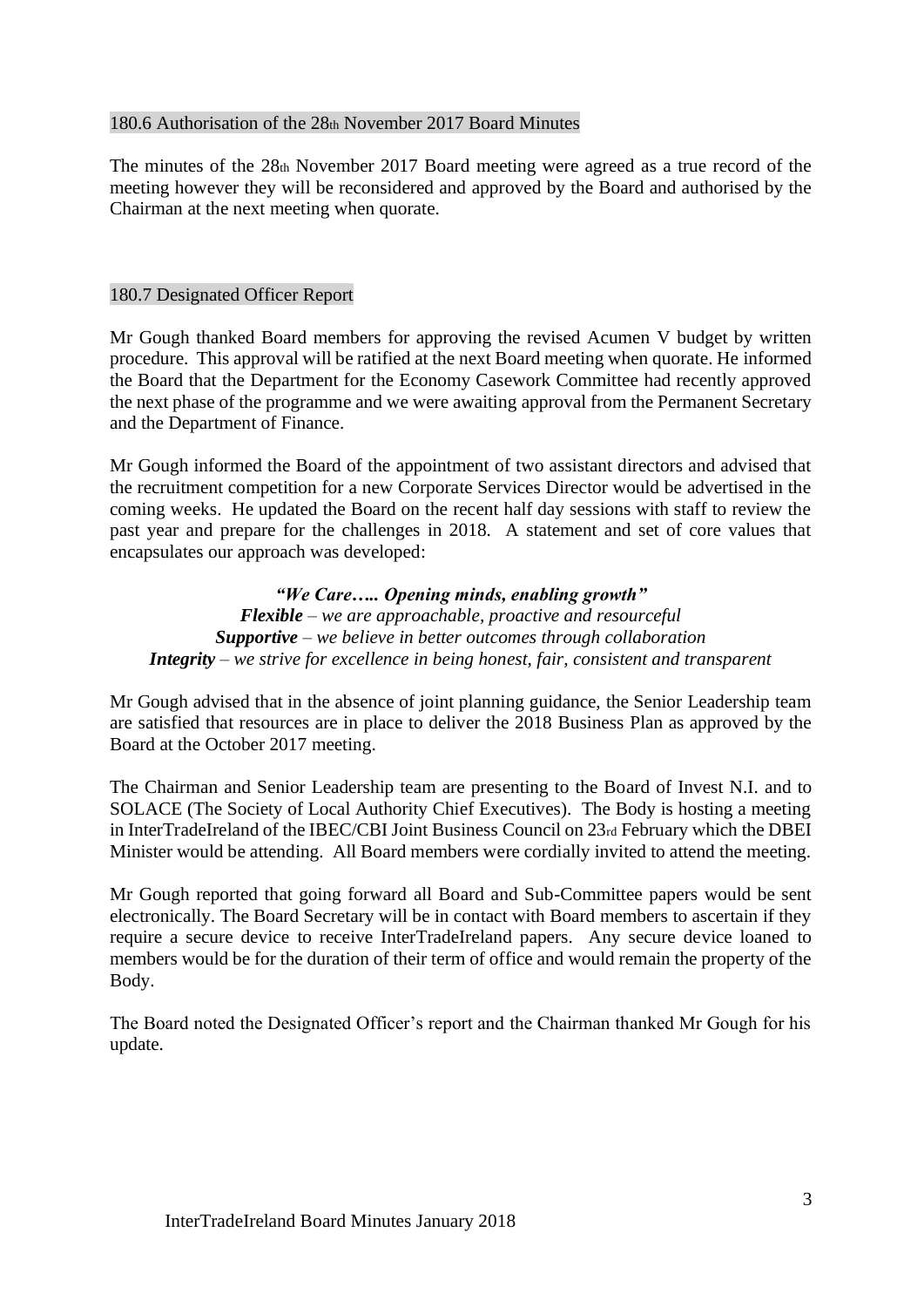### 180.8 Board Sub Committee Reports

## *Audit and Risk Assurance Committee Report*

Mr Cairns reported back from the Audit and Risk Assurance Committee meeting held on 28th November 2017. He advised that there would be a new NI Audit Office Director and Manager responsible for the InterTradeIreland audit for 2017. An audit planning meeting was held with the Executive in early December 2017.

The Board noted the Audit and Risk Assurance Committee report.

#### *Innovation Sub Committee Report*

Mr Paul O'Sullivan reported back from the Innovation Sub-Committee meeting held on 28th November and by teleconference on 19th December 2017. He informed the Board that three previously deferred applications were approved following the receipt of clarifications. Five new Fusion applications were considered and all were approved.

The Board noted the Innovation Sub-Committee report and the Chairman thanked Mr O'Sullivan.

#### *Trade Sub-Committee Report*

Mr Greenfield reported back from the Trade Sub-Committee meeting held on 28th November 2017. He advised that the Committee considered sixteen Acumen applications. Nine projects were approved, three were deferred for further information, one project was transferred to the Elevate programme and three projects were rejected. Mr Greenfield thanked Ms Rudden for agreeing to chair the sub-committee meeting to be held following the Board meeting.

The Board noted the Trade Sub-Committee report and the Chairman thanked Mr Greenfield for his update.

## *All Island Innovation Programme*

This agenda item was deferred to the next Board meeting.

#### *Operations Directorate Progress and Activity Report*

Ms Hearty presented the Operations Directorate Progress and Activity Report. She informed the Board that 2017 was a busy and productive year with the majority of targets set for programmes being achieved. The sad and untimely passing of our colleague and friend Paddy Savage was a very significant upset for staff, however the team chose to deal with this by focusing on building upon and honouring the good work and spirit Paddy brought to

InterTradeIreland Board Minutes January 2018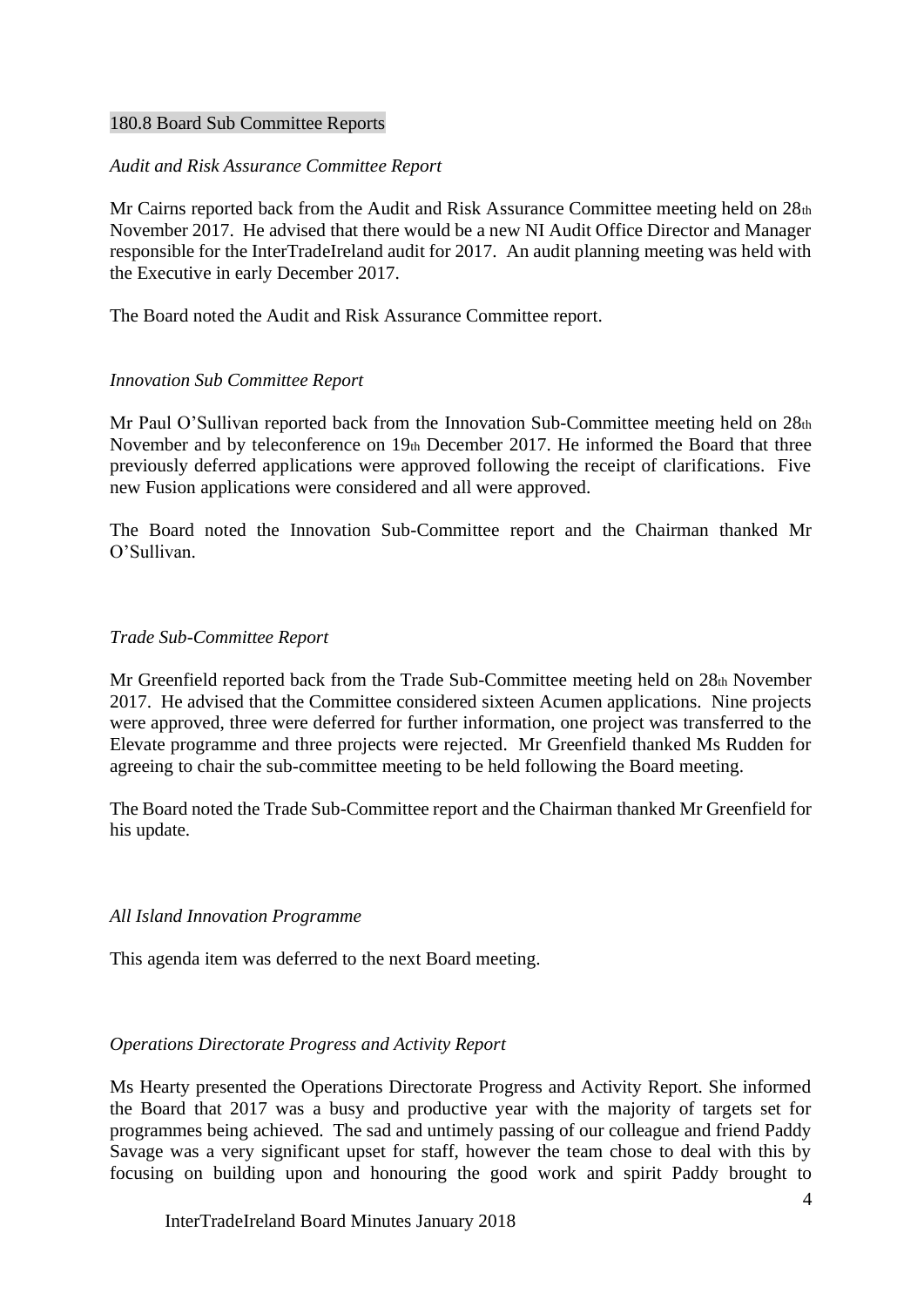InterTradeIreland. Ms Hearty advised that the post for Trade Manager is due to be advertised this week.

The Board was informed that the fluctuating exchange rate provided a real challenge in terms of managing programmes and operating budget particularly for the Fusion programme. Ms Hearty advised that 2018 would be an extremely busy year, particularly with Brexit activities and the new Acumen V programme.

Ms Hearty advised of the breakdown of the 2018 Seedcorn Competition prize fund which the Board noted. She reported on the very successful Fusion Exemplars event held recently in Carton House, Maynooth which generated extensive media coverage.

The Board noted the Operations Directorate Report and the Chairman thanked Ms Hearty for her update.

### *Governance and Financial Matters*

Ms Hearty presented the Governance and Financial Matters report. She informed the Board that the internal auditors, RSM N.I. have commenced work on the second audit from the agreed audit strategy and the results will be reported to the next Audit and Risk Assurance Committee meeting. Ms Hearty advised that the Risk Register has been reviewed and it will also be presented to the next Audit and Risk Assurance Committee meeting.

The Board was informed that the revised Financial Memorandum has not yet been finalised by the Sponsor and Finance Departments. This matter will be raised at the next Oversight and Liaison meeting.

Ms Hearty advised that all Board members are required to complete a Statement of Interests form on an annual basis. She asked any members who had not already done so to return their forms to the Finance Manager by 27th February 2018.

Ms Hearty outlined the budgetary outturn for 2017.

The Board noted the Governance and Financial Matters report and the Chairman thanked Ms Hearty for her report.

#### *Tenders and Variations to Letters of Offer/Appointment*

This agenda item was deferred until the next Board meeting.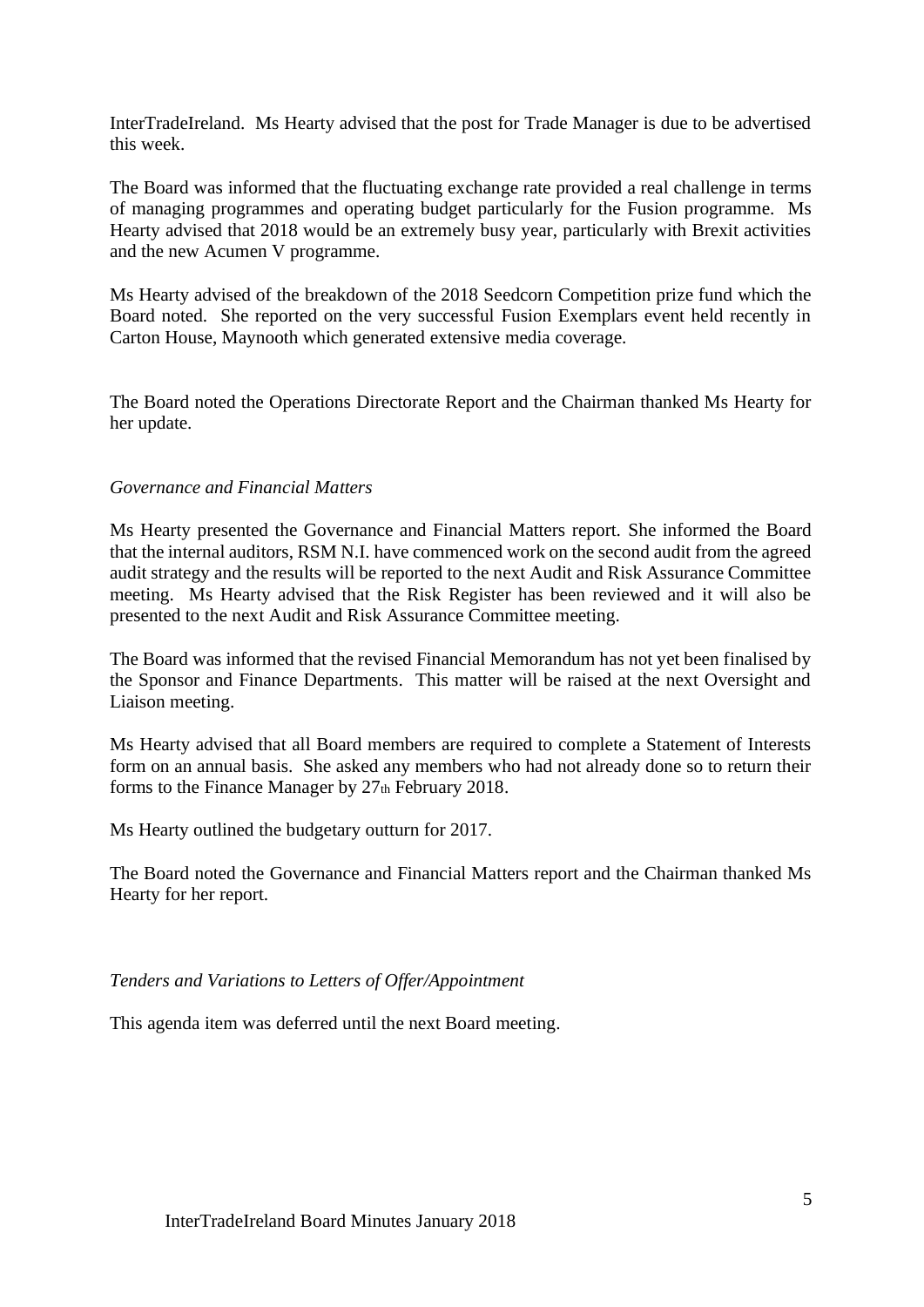# *Communications Update*

Ms Hearty presented the Communications Update. She reported on the very busy 2017 period with significant targets being achieved. Metrics for 2018 as detailed in the Board papers are very ambitious but are geared towards more meaningful engagement and quality. The Board was advised that Ms Naomi McMullan has recently joined the Communications team. Her background is as a business journalist from UTV with extensive digital expertise. Ms Hearty advised that eight tender submissions were received in respect of the redevelopment of our corporate website. An evaluation meeting was held with CPD and we are waiting to be advised of the outcome.

The Board noted the Communications Update and the Chairman thanked Ms Hearty for her report.

# *Brexit Update*

Mr Sterritt joined the Board meeting for this agenda item.

Mr Spratt advised the Board that he was exploring the possibility of setting up a meeting with appropriate officials in the Department for Exiting the European Union in Westminster and InterTradeIreland to discuss the potential of accessing funding for Brexit activities in Northern Ireland. The Board commended this approach.

Mr Sterritt presented details of the Brexit Advisory Service 2018. He advised that the goal is to increase the number of SMEs planning for Brexit from 5% as indicated in the recent Business Monitor survey. The message continues to be: Plan, Act, Engage. Mr Sterritt informed the Board that the approach will be:

- Evidence based with practical information
- Enhanced digital interaction with SMEs
- Geographically targeted events e.g. Sligo, Leitrim, Cork
- Strategic partnering

The Board discussed and endorsed the Brexit Plan for 2018. Mr Greenfield advised the Board that Mr Sterritt recently presented on the InterTradeIreland Brexit Service to the Armagh, Banbridge Craigavon District Council which was very well received.

The Chairman thanked Mr Sterritt for his update.

## *Business Plan Commentary Report*

A copy of the Business Plan Budget Variance and Milestone Exception Report was circulated to Board members. The Board noted the report.